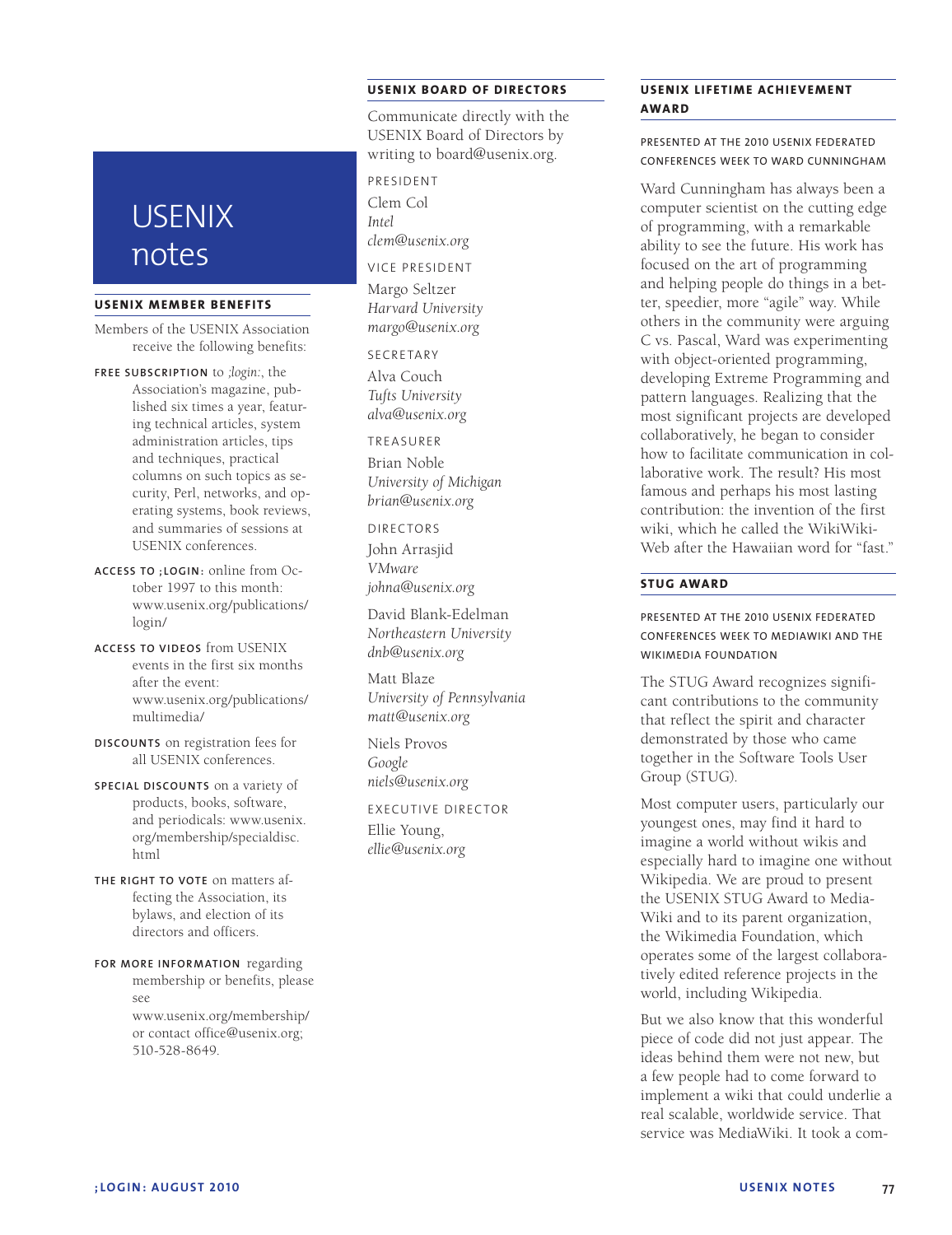munity to collaborate, putting in many many hours of work to make the idea great and make it lasting. We recognize Magnus Manske, Lee Crocker, Brion Vibber, and Tim Starling as the major contributors to MediaWiki, but we all realize that their work has been refined and improved by many others. MediaWiki is a wonderful example of a software tool that changed our world.

# **USENIX ASSOCIATION FINANCIAL STATEMENTS FOR 2009**

#### *Ellie Young, Executive Director*

The following information is provided as the annual report of the USENIX Association's finances. The accompanying statements (p. 79) have been reviewed by Michelle Suski, CPA, in accordance with Statements on Standards for Accounting and Review Services issued by the American Institute of Certified Public Accountants. The 2009 financial statements were also audited by McSweeney & Associates, CPAs. Accompanying the statements are several charts that illustrate where your membership dues go. The Association's complete financial statements for the fiscal year ended December 31, 2009, are available on request.



#### **CHART 1: USENIX MEMBER REVENUE SOURCES 2009**





### **CHART 2: WHERE YOUR 2009 MEMBERSHIP DUES WENT**

#### **CHART 3: USENIX ADMINISTRATIVE EXPENSES 2009**